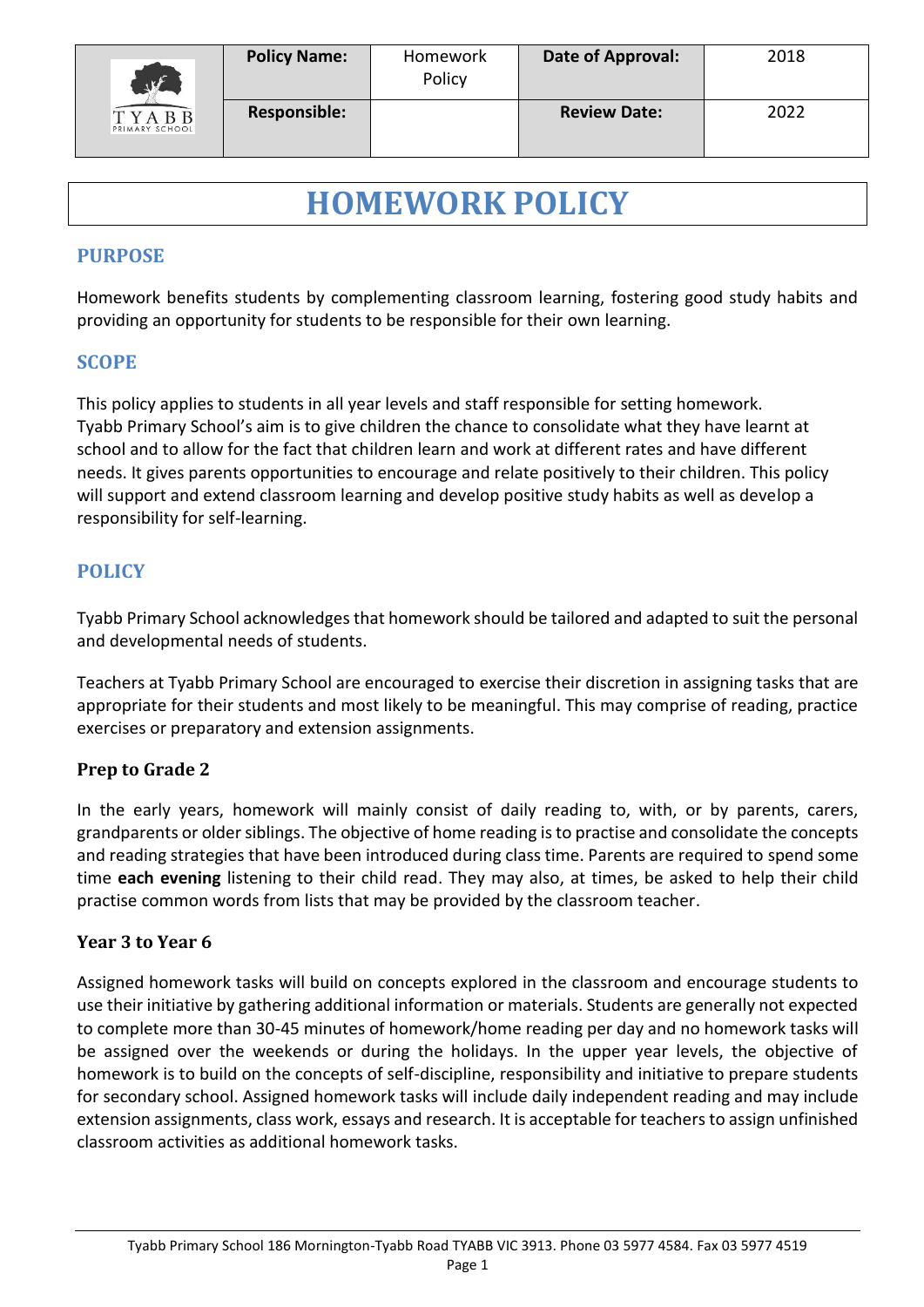### **Shared expectations and responsibilities**

Homework is a shared responsibility between the school, teachers, students and their parents/carers. In order to get the most out of homework tasks, it is important that everyone understands their obligations and responsibilities.

Tyabb Primary School will support students by:

- fostering lifelong learning and connecting families with the learning of their children, as part of a comprehensive and balanced curriculum within Victorian schools
- ensuring the school's homework policy is relevant to the needs of students
- advising parents/carers of homework expectations at the beginning of the school year and providing them with a copy of the homework policy
- encouraging parents/carers of early primary school aged children to read to and with their children for enjoyment
- ensuring that senior primary students use homework diaries to provide a regular communication between parents and the school.

Teachers at Tyabb Primary School will:

- $\bullet$  equip students with the skills to solve problems
- encourage real-life problem solving, logical thinking, creativity and imagination
- set varied, challenging and meaningful tasks related to class work to suit the students' learning needs
- give students enough time to complete homework, considering home obligations and extracurricular activities
- assess homework and provide timely and practical feedback and support
- help students develop organisational and time-management skills
- ensure parents/carers are aware of the school's homework policy
- develop strategies within the school to support parents and carers becoming active partners in homework
- offer a wide range of opportunities for families to engage with their children.

It is expected that students will take responsibility for their own learning by:

- being aware of the school's homework policy
- discussing with their parents/carers homework expectations
- accepting responsibility for the completion of homework tasks within set time frames
- following up on comments made by teachers
- seeking assistance when difficulties arise
- organising their time to manage home obligations, participation in physical activity and sports, recreational and cultural activities.

It is expected that parents/carers will support their children by:

- developing a positive and productive approach to homework
- making homework time as pleasant as possible
- ensuring there is a balance between the time spent on homework and recreational activities
- reading to them, talking with them and involving them in learning opportunities during everyday household routines and physical activity
- talking to teachers about any concerns they have about the homework